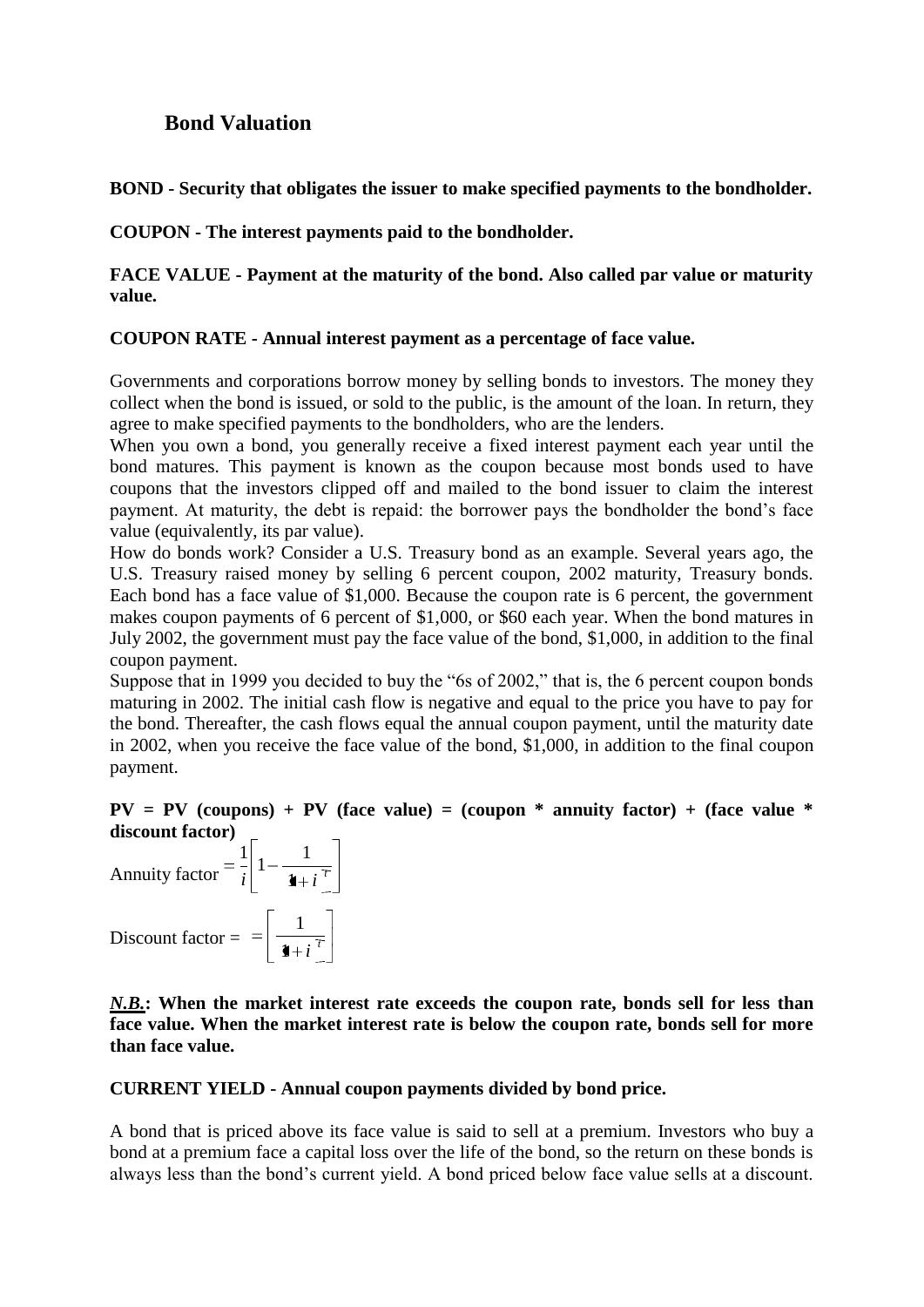Investors in discount bonds face a capital gain over the life of the bond; the return on these bonds is greater than the current yield.

*N.B.***: Because it focuses only on current income and ignores prospective price increases or decreases, the current yield mismeasures the bond's total rate of return. It overstates the return of premium bonds and understates that of discount bonds.**

## **YIELD TO MATURITY - Interest rate for which the present value of the bond's payments equals the price.**

We need a measure of return that takes account of both current yield and the change in a bond's value over its life. The standard measure is called yield to maturity. The yield to maturity is the answer to the following question: At what interest rate would the bond be correctly priced?

*N.B.***: The yield to maturity is defined as the discount rate that makes the present value of the bond's payments equal to its price.**

**When the interest rate rises, the present value of the payments to be received by the bondholder falls, and bond prices fall. Conversely, declines in the interest rate increase the present value of those payments and result in higher prices.**

## **RATE OF RETURN - Total income per period per dollar invested.**

When you invest in a bond, you receive a regular coupon payment. As bond prices change, you may also make a capital gain or loss. For example, suppose you buy the 6 percent Treasury bond today for a price of \$1,010.77 and sell it next year at a price of \$1,020. The return on your investment is the \$60 coupon payment plus the price change of  $(\$1,020 $1,010.77$  = \$9.33. The rate of return on your investment of \$1,010.77 is:

**Rate of return = (coupon income + price change)/investment** =  $(\$60 + \$9.33)$ / $\$1,010.77 =$ .0686, or 6.86%

Because bond prices fall when market interest rates rise and rise when market rates fall, the rate of return that you earn on a bond also will fluctuate with market interest rates. This is why we say bonds are subject to interest rate risk. Do not confuse the bond's rate of return over a particular investment period with its yield to maturity. The yield to maturity is defined as the discount rate that equates the bond's price to the present value of all its promised cash flows. It is a measure of the average rate of return you will earn over the bond's life if you hold it to maturity. In contrast, the rate of return can be calculated for any particular holding period and is based on the actual income and the capital gain or loss on the bond over that period. The difference between yield to maturity and rate of return for a particular period is emphasized in the following example.

## **Rate of Return versus Yield to Maturity**

Our 6 percent coupon bond with maturity 2002 currently has 3 years left until maturity and sells today for \$1,010.77. Its yield to maturity is 5.6 percent. Suppose that by the end of the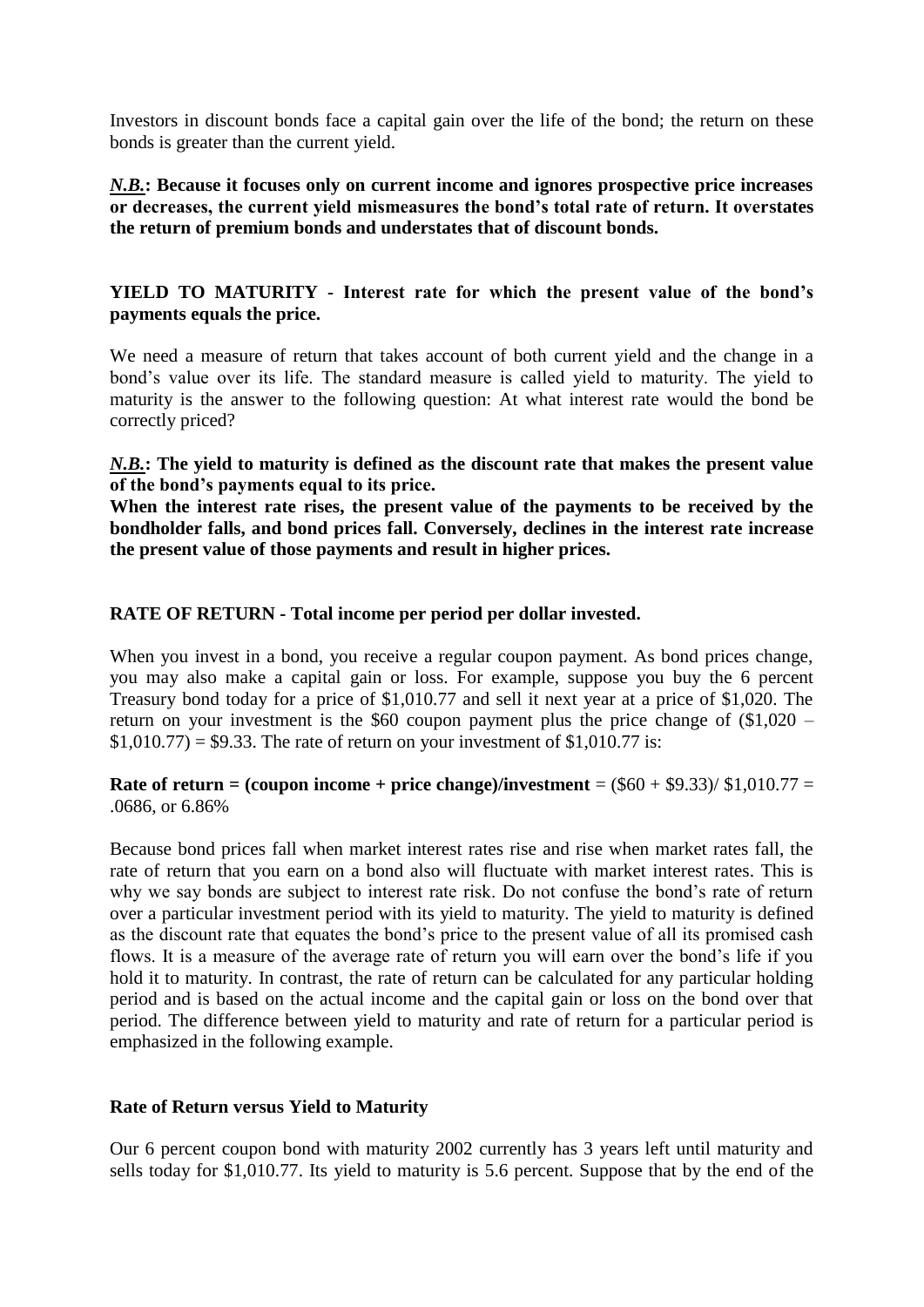year, interest rates have fallen and the bond's yield to maturity is now only 4 percent. What will be the bond's rate of return?At the end of the year, the bond will have only 2 years to maturity. If investors then demand an interest rate of 4 percent, the value of the bond will be

$$
PV at 4\% = \frac{$60}{1.04} + \frac{$1,060}{$1.04} = $1,037.72
$$

You invested \$1,010.77. At the end of the year you receive a coupon payment of \$60 and have a bond worth \$1,037.72. Your rate of return is therefore:

Rate of return =  $\frac{\phi(0) + \phi(0.07772)}{\phi(0.07772)} = .0860$ , \$1,010.77  $\frac{$60 + $1,037.72 - $1,010.77}{1,037.72 - $1,010.77} = .0860$ , or 8.60%

The yield to maturity at the start of the year was 5.6 percent. However, because interest rates fell during the year, the bond price rose and this increased the rate of return.

*N.B.***: When interest rates do not change, the bond price changes with time so that the total return on the bond is equal to the yield to maturity. If the bond's yield to maturity increases, the rate of return during the period will be less than that yield. If the yield decreases, the rate of return will be greater than the yield**.

#### **INTEREST RATE RISK - The risk in bond prices due to fluctuations in interest rates.**

We have seen that bond prices fluctuate as interest rates change. In other words, bonds exhibit interest rate risk. Bond investors cross their fingers that market interest rates will fall, so that the price of their bond will rise. If they are unlucky and the market interest rate rises, the value of their investment falls.

But all bonds are not equally affected by changing interest rates. Compare the two curves in Figure 1. The red line shows how the value of the 3-year, 6 percent coupon bond varies with the level of the interest rate. The blue line shows how the price of a 30-year, 6 percent bond varies with the level of interest rates. You can see that the 30- year bond is more sensitive to interest rate fluctuations than the 3-year bond. This should not surprise you. If you buy a 3 year bond when the interest rate is 5.6 percent and rates then rise, you will be stuck with a bad deal—you have just loaned your money at a lower interest rate than if you had waited. However, think how much worse it would be if the loan had been for 30 years rather than 3 years. The longer the loan, the more income you have lost by accepting what turns out to be a low coupon rate. This shows up in a bigger decline in the price of the longer-term bond. Of course, there is a flip side to this effect, which you can also see from Figure 1. When interest rates fall, the longer-term bond responds with a greater increase in price.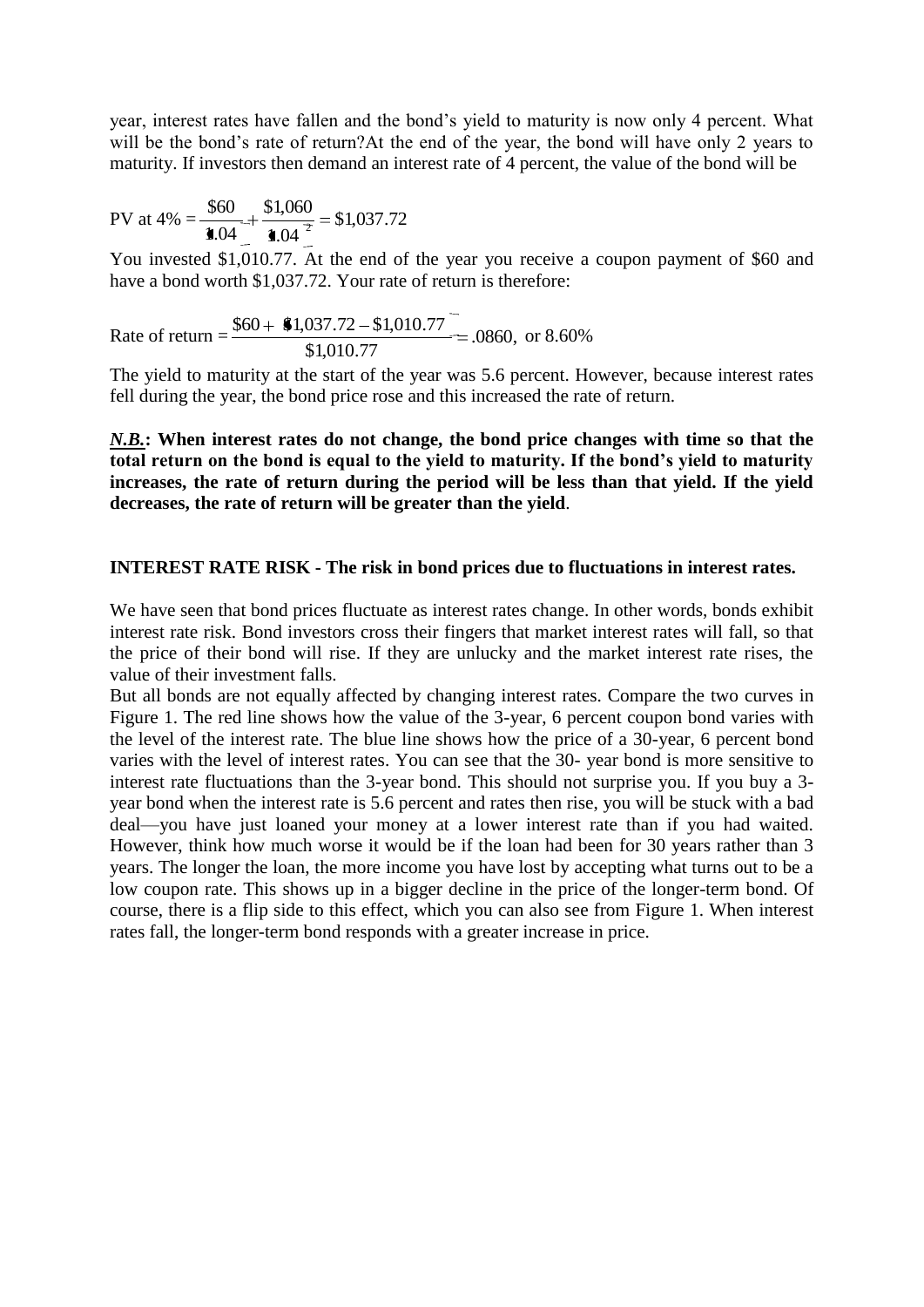



## **NOMINAL AND REAL RATES OF INTEREST**

Earlier we drew a distinction between nominal and real rates of interest. The cash flows on the 6 percent Treasury bonds are fixed in nominal terms. Investors are sure to receive an interest payment of \$60 each year, but they do not know what that money will buy them. The real interest rate on the Treasury bonds depends on the rate of inflation. For example, if the nominal rate of interest is 5.6 percent and the inflation rate is 3 percent, then the real interest rate is calculated as follows:

#### $(1 + real interest rate) = (1 + nominal interest rate) / (1 + inflation rate) = 1.056 / 1.03 =$ 1.0252

Real interest rate  $= .0252$ , or 2.52%

Since the inflation rate is uncertain, so is the real rate of interest on the Treasury bonds.

#### **DEFAULT (OR CREDIT) RISK - The risk that a bond issuer may default on its bonds.**

**DEFAULT PREMIUM - The additional yield on a bond investors require for bearing credit risk.**

**INVESTMENT GRADE - Bonds rated Baa or above by Moody's or BBB or above by Standard & Poor's.**

#### **JUNK BOND - Bond with a rating below Baa or BBB**

There is an important distinction between bonds issued by corporations and those issued by the U.S. Treasury. National governments don't go bankrupt—they just print more money.7 So investors do not worry that the U.S. Treasury will default on its bonds. However, there is some chance that corporations may get into financial difficulties and may default on their bonds. Thus the payments promised to corporate bondholders represent a best-case scenario: the firm will never pay more than the promised cash flows, but in hard times it may pay less.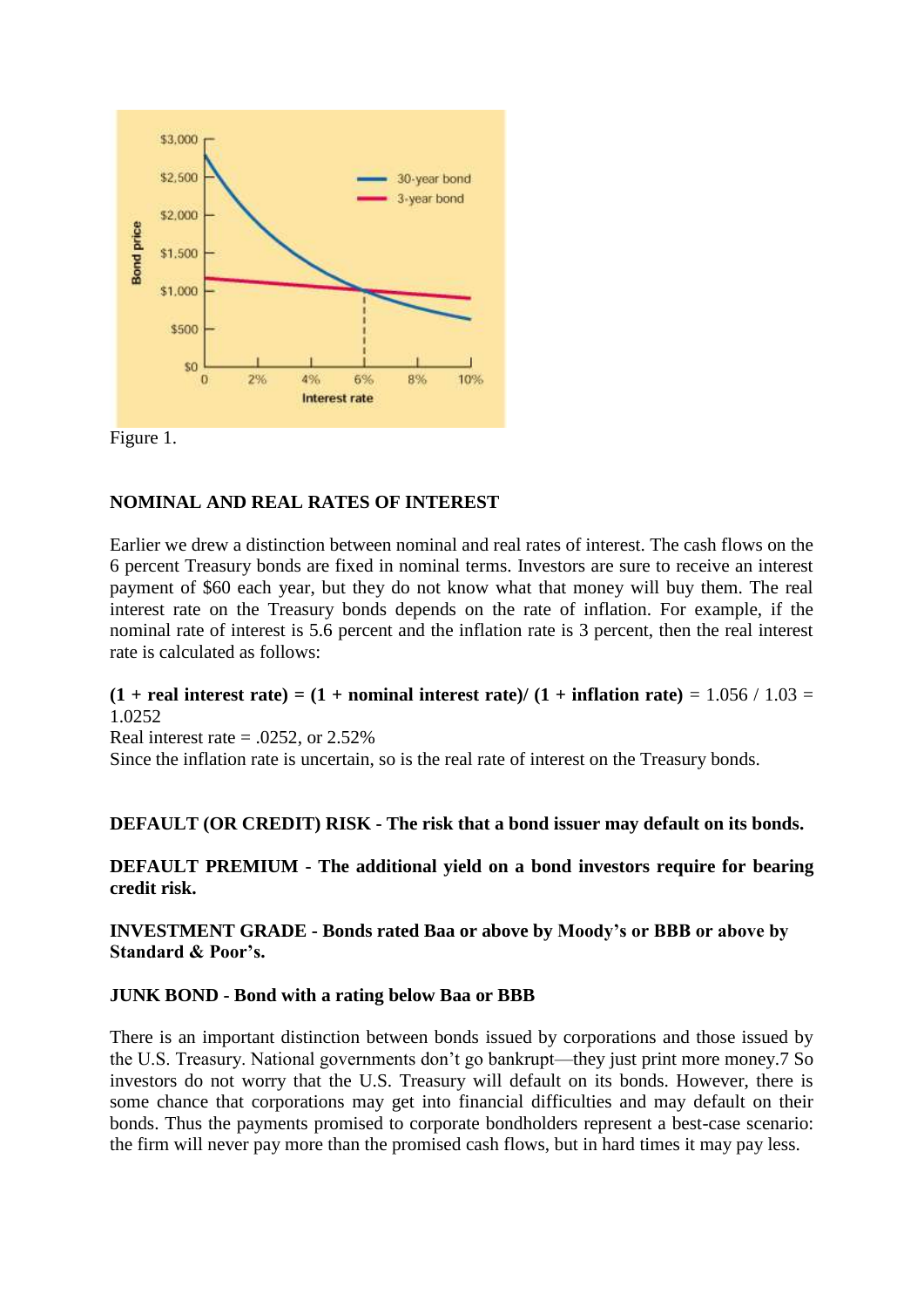The risk that a bond issuer may default on its obligations is called default risk (or credit risk). It should be no surprise to find that to compensate for this default risk companies need to promise a higher rate of interest than the U.S. Treasury when borrowing money. The difference between the promised yield on a corporate bond and the yield on a U.S. Treasury bond with the same coupon and maturity is called the default premium. The greater the chance that the company will get into trouble, the higher the default premium demanded by investors.

The safety of most corporate bonds can be judged from bond ratings provided by Moody's, Standard & Poor's, or other bond-rating firms. Table 3.1 lists the possible bond ratings in declining order of quality. For example, the bonds that receive the highest Moody's rating are known as Aaa (or "triple A") bonds. Then come Aa ("double A"),  $\overline{A}$ , Baa bonds, and so on. Bonds rated Baa and above are called investment grade, while those with a rating of Ba or below are referred to as speculative grade, high-yield, or junk bonds.

It is rare for highly rated bonds to default. For example, since 1971 fewer than one in a thousand triple-A bonds have defaulted within 10 years of issue. On the other hand, almost half of the bonds that were rated CCC by Standard & Poor's at issue have defaulted within 10 years. Of course, bonds rarely fall suddenly from grace. As time passes and the company becomes progressively more shaky, the agencies revise the bond's rating downward to reflect the increasing probability of default.

#### **Problems**

*A1. Calculate the present value of a 6-year bond with a 9 percent coupon. The interest rate is 12 percent.*

*A2. A 4-year maturity bond with a 14 percent coupon rate can be bought for \$1,200. What is the yield to maturity? You will need a bit of trial and error (or a financial calculator) to answer this question.*

*A.3. Suppose that the bond's yield to maturity had risen to 7 percent during the year. Show that its rate of return would have been less than the yield to maturity.*

*A.4. Suppose you buy the bond next year for \$1,007.37, and hold it for yet another year, so that at the end of that time it has only 1 year to maturity. Show that if the bond's yield to maturity is still 5.6 percent, your rate of return also will be 5.6 percent and the bond price will be \$1,003.79.*

*A.5. Suppose that the interest rate rises overnight from 5.6 percent to 10 percent. Calculate the present values of the 6 percent, 3-year bond and of the 6 percent, 30-year bond both before and after this change in interest rates. Confirm that your answers correspond with Figure 1.*

*A.6. You buy an 8 percent coupon, 10-year maturity bond for \$980. A year later, the bond price is \$1,050.*

*a. What is the new yield to maturity on the bond?*

*b. What is your rate of return over the year?*

*A.7. A 2-year maturity bond with face value \$1,000 makes annual coupon payments of \$80 and is selling at face value. What will be the rate of return on the bond if its yield to maturity at the end of the year is:*